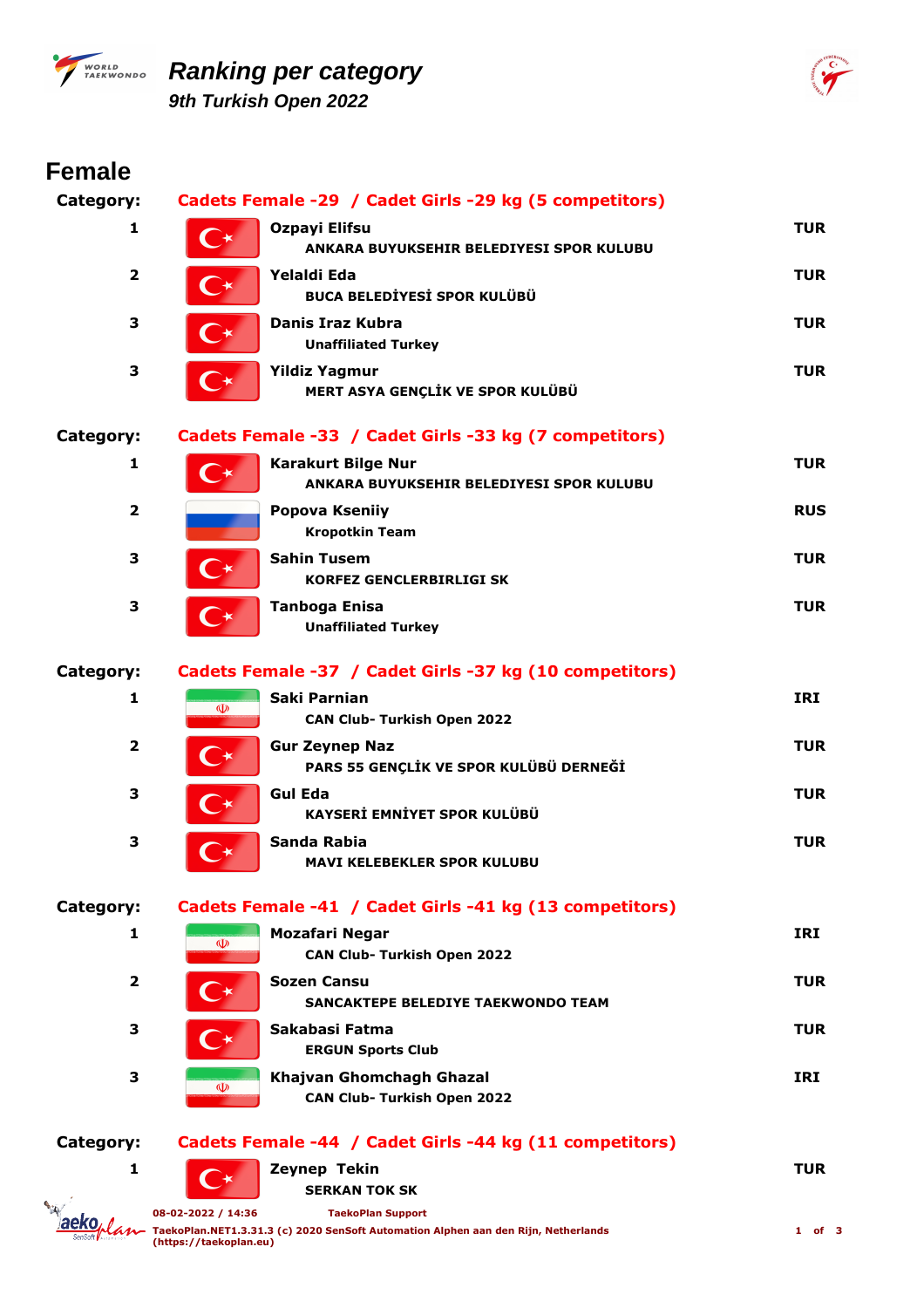

## *PARKINGRED* **Ranking per category** *9th Turkish Open 2022*



| <b>Female</b>           |                                              |                                                                                                                |            |
|-------------------------|----------------------------------------------|----------------------------------------------------------------------------------------------------------------|------------|
| Category:               |                                              | Cadets Female -44 / Cadet Girls -44 kg (11 competitors)                                                        |            |
| $\overline{\mathbf{2}}$ |                                              | <b>Kocagoz Safiye</b><br>ANTALYA AKDENIZ EGITIM SPOR KLUBU DERNEGI                                             | <b>TUR</b> |
| З                       |                                              | <b>Sarac Ipek</b><br>ANKARA MERKEZ İMAM HATİP GSK                                                              | <b>TUR</b> |
| 3                       |                                              | Kudaibergenova Aruzhan<br><b>ACADEMY TEAM</b>                                                                  | <b>KAZ</b> |
| Category:               |                                              | Cadets Female -47 / Cadet Girls -47 kg (12 competitors)                                                        |            |
| 1                       | $\Phi$                                       | Noori Parnian<br><b>CAN Club- Turkish Open 2022</b>                                                            | <b>IRI</b> |
| $\overline{\mathbf{2}}$ | $\Phi$                                       | Khanali Fard Sayna<br><b>CAN Club- Turkish Open 2022</b>                                                       | <b>IRI</b> |
| 3                       | ⋰★                                           | <b>Ozguven Cansu</b><br>7 OCAK SPOR KULÜBÜ                                                                     | <b>TUR</b> |
| 3                       | $\bigcap_{\mathbf{K}}$                       | <b>Aybek Sude Dilara</b><br>KUCUKCEKMECE YILDIZLAR GSK.                                                        | <b>TUR</b> |
| Category:               |                                              | Cadets Female -51 / Cadet Girls -51 kg (15 competitors)                                                        |            |
| 1                       | $\Phi$                                       | <b>Alipour Sayna</b><br><b>CAN Club- Turkish Open 2022</b>                                                     | <b>IRI</b> |
| $\overline{2}$          |                                              | Yazici Zumra<br>TSV Dachau 1865                                                                                | <b>GER</b> |
| 3                       | $\curvearrowright$                           | <b>Karakus Melisa</b><br>ANKARA BUYUKSEHIR BELEDIYESI SPOR KULUBU                                              | <b>TUR</b> |
| 3                       |                                              | <b>Kaumbay Balnur</b><br><b>ACADEMY TEAM</b>                                                                   | <b>KAZ</b> |
| Category:               |                                              | Cadets Female -55 / Cadet Girls -55 kg (8 competitors)                                                         |            |
| 1                       |                                              | <b>Uzuncavdar Sila Irmak</b><br>ANKARA BUYUKSEHIR BELEDIYESI SPOR KULUBU                                       | <b>TUR</b> |
| $\overline{\mathbf{2}}$ | ◍                                            | <b>Babarahim Dina</b><br><b>CAN Club- Turkish Open 2022</b>                                                    | IRI        |
| З                       |                                              | <b>Kacar Menekse Hatice</b><br>KEÇİÖREN BELEDİYESİ BAĞLUM SPOR KULÜBÜ                                          | <b>TUR</b> |
| З                       |                                              | Subasi Bulut<br><b>BUCA BELEDİYESİ SPOR KULÜBÜ</b>                                                             | <b>TUR</b> |
| Category:               |                                              | Cadets Female -59 / Cadet Girls -59 kg (5 competitors)                                                         |            |
| 1                       |                                              | Akyapin Ezgi Naz<br><b>EGO SPOR TEAM</b>                                                                       | <b>TUR</b> |
| $\overline{\mathbf{2}}$ |                                              | <b>Menekse Zeynep Nil</b><br><b>MALATYA BUYUKSEHIR BELEDIYESI SPOR KULUBU</b>                                  | <b>TUR</b> |
|                         | 08-02-2022 / 14:36<br>(https://taekoplan.eu) | <b>TaekoPlan Support</b><br>TaekoPlan.NET1.3.31.3 (c) 2020 SenSoft Automation Alphen aan den Rijn, Netherlands | $2$ of $3$ |